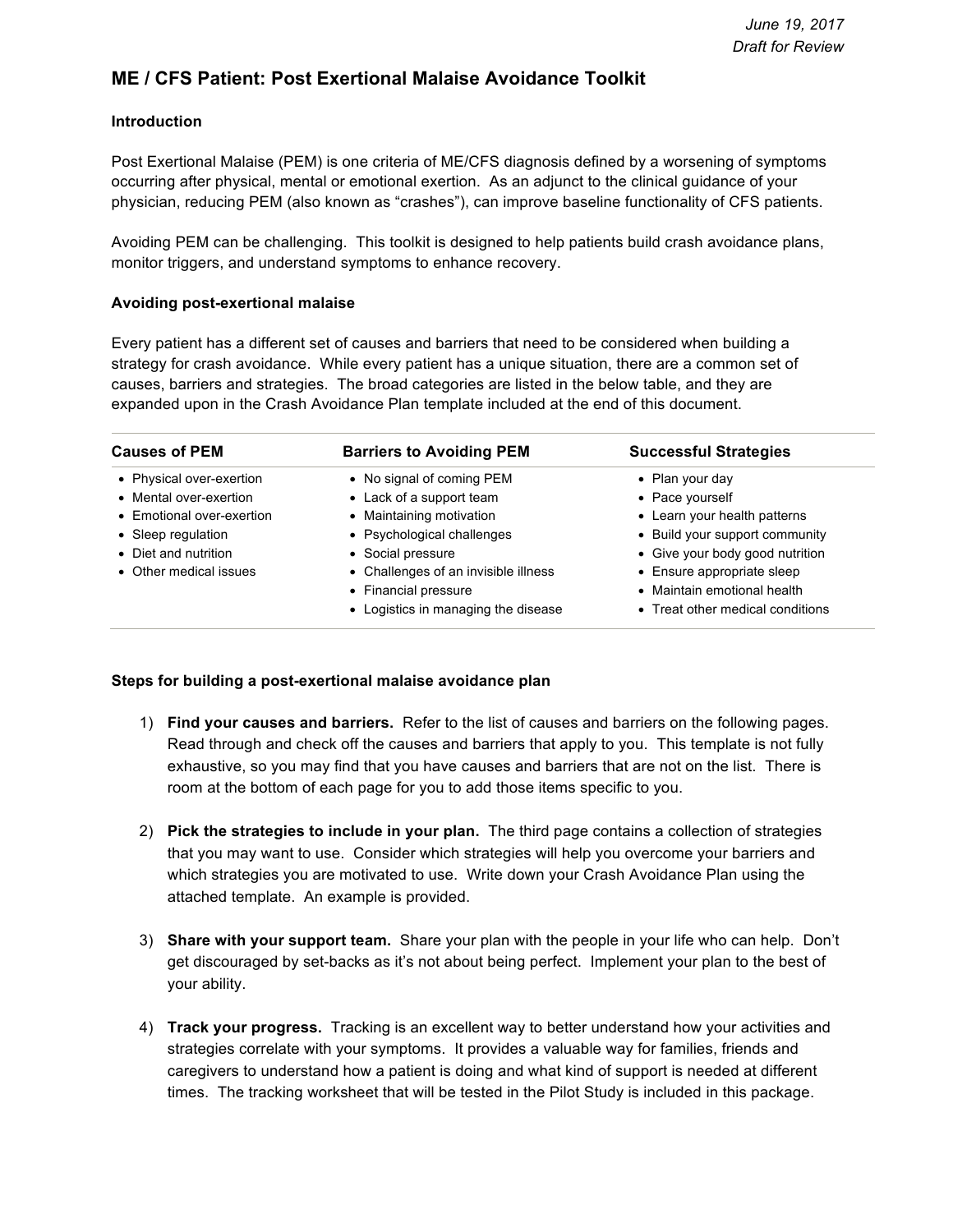## **Typical Causes of Post-Exertional Malaise**

| <b>Physical</b><br><b>Over-Exertion</b>   | Doing too much in a day: driving, standing, work, childcare, social activity, etc.<br>$\Box$<br>Doing anything fast: walking, chores, cleaning, cooking, etc.<br>$\Box$<br>Anything that drives a significant (10 BPM) jump in heartrate<br>$\Box$<br>Sudden changes in temperature: either hot or cold<br>$\Box$<br>Other physical challenges: menstrual cycle, flu shot, blood draws, altitude<br>□                                                                                                        |
|-------------------------------------------|--------------------------------------------------------------------------------------------------------------------------------------------------------------------------------------------------------------------------------------------------------------------------------------------------------------------------------------------------------------------------------------------------------------------------------------------------------------------------------------------------------------|
| <b>Mental</b><br><b>Over-Exertion</b>     | Too much time mentally exerting: reading, studying, working, etc.<br>□<br>Concentrating too much: pushing hard on particularly difficult tasks<br>$\Box$<br>Mental exertion after physical exertion: compounded impact<br>$\Box$                                                                                                                                                                                                                                                                             |
| <b>Emotional</b><br><b>Over-Exertion</b>  | Emotional hit: death of loved one or pet; huge loss of any kind<br>$\Box$<br>Negative emotional burst: such as arguing with a spouse<br>$\Box$<br>Strong positive emotion: such as watching a favorite sports team win<br>$\Box$<br>Increased stress: prolonged or episodic re: financial, work, school, etc.<br>$\Box$<br>Anxious thoughts: the emotional exertion due to anxiety<br>$\Box$<br>Sensory overload: parties, movies, lots of people, lots of noise, etc.<br>□                                  |
| <b>Sleep</b><br><b>Regulation</b>         | Not sticking to a schedule that works best. Waking up too early or too late.<br>$\Box$<br>Not sleeping the right number of hours each night.<br>$\Box$<br>Sleep disruptions: noise, light, night sweats, insomnia<br>$\Box$<br>$\Box$<br>Managing time change during travel                                                                                                                                                                                                                                  |
| <b>Diet and</b><br><b>Nutrition</b>       | Too many carbs/sugar: alcohol, bread, heavily-processed grains, sweets<br>$\Box$<br>Not enough healthy food: protein, vegetables, fiber, whole grains, healthy fats<br>$\Box$<br>Low blood sugar from skipping a meal or not eating at the right time<br>$\Box$<br>Dehydration; low minerals/electrolytes<br>□                                                                                                                                                                                               |
| <b>Other Medical</b><br><b>Conditions</b> | Depression: Could be an escalation or simply baseline depression<br>$\Box$<br>Anxiety: Increased episodes or baseline; could include panic attacks<br>□<br>Getting Sick: Typical cold or flu<br>$\Box$<br>Pain: Managing chronic pain<br>$\Box$<br>GI issues: that cause nausea, digestion challenges, or constipation (e.g. SIBO)<br>$\Box$<br>Adjustments to medications: May cause a decrease in overall health<br>□<br>Positional Changes: with or without formal orthostatic intolerance diagnosis<br>□ |
| <b>Other Causes</b>                       | $\Box$<br>$\Box$<br>$\Box$<br>$\Box$<br>$\Box$                                                                                                                                                                                                                                                                                                                                                                                                                                                               |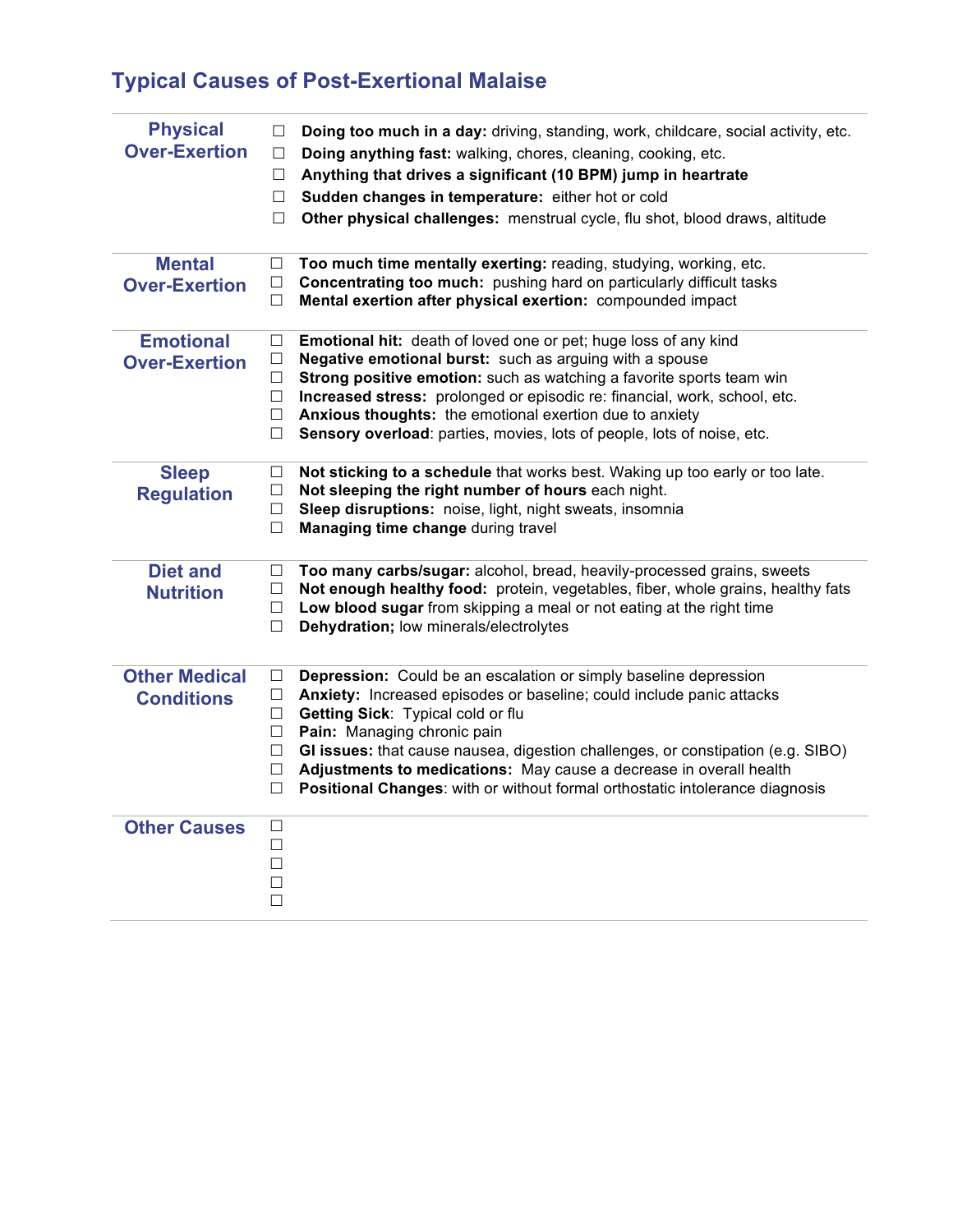## **Typical Barriers to Avoiding Post-Exertional Malaise**

| <b>No Signal of</b><br><b>Coming PEM</b>                         | No explanation: Post-exertional malaise seems to appear randomly.<br>$\Box$<br>No warning: My body doesn't tell me when I've overexerted until it's too late<br>$\Box$<br>No playbook: Not knowing how much I can handle on a particular day<br>$\Box$<br>Lack of knowledge: Not sure how I will react to activity level or specific foods<br>$\Box$<br>Not Immediate: Crash can be delayed by days, making trigger hard to identify<br>$\Box$       |
|------------------------------------------------------------------|------------------------------------------------------------------------------------------------------------------------------------------------------------------------------------------------------------------------------------------------------------------------------------------------------------------------------------------------------------------------------------------------------------------------------------------------------|
| Lack of a<br><b>Support Team</b>                                 | No one who provides physical support: making breakfast, driving, etc.<br>$\Box$<br>No one who helps plan a PEM-free approach or records daily symptoms<br>$\Box$<br>Tasks are hard to hand off: working, parenting, caring for sick parents, etc.<br>$\Box$<br>Hard to let go of responsibilities as I don't want to rely on others<br>$\Box$<br>Feeling of guilt when my family needs to do more (e.g. house chores)<br>$\Box$                      |
| <b>Maintaining</b><br><b>Motivation</b>                          | No one who provides encouragement and emotional support<br>$\Box$<br>Sometimes I don't eat healthy because I want comfort food or social fun<br>$\Box$<br>Making packaged food is easier to prepare than healthy food<br>$\Box$<br>Trade-off between physical and psychological wellness: staying in and<br>$\Box$<br>conserving energy vs. going out and enjoying time with friends                                                                 |
| <b>Emotional or</b><br><b>Psychological</b><br><b>Challenges</b> | <b>Emotional triggers</b> (positive or negative) can come out of nowhere<br>$\Box$<br>Anxiety about the future or anxiety/phobias that I cannot control<br>$\Box$<br>Too tired to go to the therapist or session is exhausting<br>$\Box$<br><b>Depression</b> from being sick for so long<br>П<br>Falling behind in school or work depresses me, so I try to keep up<br>$\Box$                                                                       |
| <b>Social</b><br><b>Pressure</b>                                 | Reputation: I don't want to be known as the "sick kid" or "lazy co-worker"<br>$\Box$<br>Lack of control: Out with friends and don't have control of when I get home<br>$\Box$<br>Fear of missing out: If I say no, I worry my friends won't invite me next time.<br>$\Box$<br>Asking friends to make sacrifices: Friends miss out if I ask them to stay in<br>$\Box$<br>Embarrassment: To use a wheelchair, handicapped parking card, etc.<br>$\Box$ |
| <b>Challenges of</b><br>an Invisible<br><b>Illness</b>           | Some people don't believe ME / CFS is real which is very challenging<br>$\Box$<br>Friends who don't understand the illness, its constraints or its unpredictability<br>$\Box$<br>Hard to explain the disease: how I can do some things but not others, why<br>$\Box$<br>visits need to end suddenly, why I cancel, why I need to stay in; etc.                                                                                                       |
| <b>Financial</b><br><b>Pressure</b>                              | Need to work to provide for family or self<br>Poor health insurance resulting in avoiding medications or doctor visits<br>High cost of healthy food and/or recommended medical supplements<br>$\Box$<br>Lack a stable place to live which places a lot of stress on my health<br>$\Box$                                                                                                                                                              |
| <b>Logistics in</b><br><b>Managing the</b><br><b>Disease</b>     | Tracking my activities and symptoms is a lot of work<br>⊔<br>Hard to keep up with filling prescriptions and filling my pill boxes<br>Ш<br>It's easy to forget to take a dose when going out for lunch or dinner<br>Ш<br>Attending doctor appointments can be exhausting<br>⊔<br>Travel can cause dehydration, poor diet, long walks, mismanaged meds<br>$\Box$                                                                                       |
| <b>Other Barriers</b>                                            | $\Box$<br>$\Box$<br>$\Box$<br>□                                                                                                                                                                                                                                                                                                                                                                                                                      |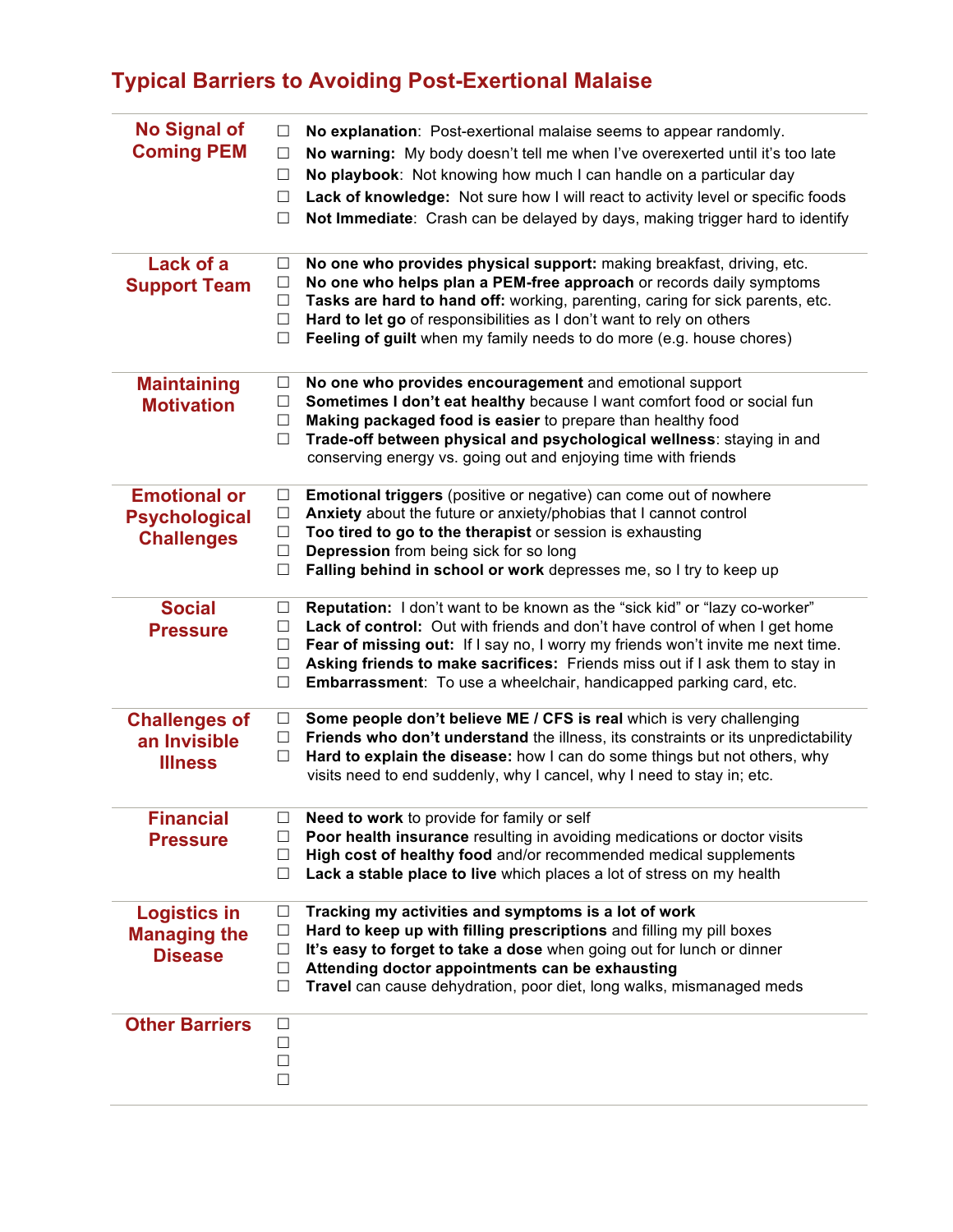## **Strategies for Avoiding Post-Exertional Malaise**

| <b>Plan your</b><br>schedule<br>effectively             | ப<br>□<br>ш<br>$\Box$<br>□                                                             | Set yourself up for success: Do a bit less; don't push to maximize output<br>Have a daily activity plan: Break tasks into smaller pieces; take breaks;<br>prioritize essential activities; plan strenuous tasks for times with energy<br>Schedule Rest: Even if you don't think it is needed<br>Build a meal plan: Start day with healthy pre-prepared breakfast, plan meals<br>Plan the week: schedule rest before and/or after big activities                                                                                                                                                                                                                                                  |
|---------------------------------------------------------|----------------------------------------------------------------------------------------|--------------------------------------------------------------------------------------------------------------------------------------------------------------------------------------------------------------------------------------------------------------------------------------------------------------------------------------------------------------------------------------------------------------------------------------------------------------------------------------------------------------------------------------------------------------------------------------------------------------------------------------------------------------------------------------------------|
| <b>Pace yourself</b><br>appropriately                   | $\Box$<br>⊔<br>$\Box$<br>ш<br>$\Box$<br>$\Box$                                         | Reduce overall activity levels: delegate, simplify, eliminate, let go of anything<br>that isn't critical such as keeping a perfectly tidy house<br>Use timers to measure physical activity and to set end times<br>Set your constraints BEFORE you begin an activity: Set a time limit (e.g.<br>when going shopping at the mall so that you don't get 'caught up in the moment')<br>Be flexible: Adjust plans in accordance with your body's signals<br>STOP immediately as soon as you realize you are at risk of overexerting<br>Practice task switching between mental and physical exertion                                                                                                  |
|                                                         | □                                                                                      | Conduct self-assessments frequently to make sure you are not over-doing it                                                                                                                                                                                                                                                                                                                                                                                                                                                                                                                                                                                                                       |
| <b>Learn your</b><br>health<br>patterns                 | □<br>ப<br>Ш<br>$\Box$                                                                  | Track activities and symptoms: Activities could include hours of sleep & naps;<br>diet; exertion; medication compliance. Symptoms might include heart rate and<br>BP; nausea, fatigue, aches, night sweats, brain fog, headaches, etc.<br>Keep a health journal: Track each day with qualitative descriptions<br>Engage your support team for tracking and pattern recognition<br>Use a Tracking Device: Count steps, measure heart rate, etc.                                                                                                                                                                                                                                                   |
| <b>Build your</b><br><b>Support</b><br><b>Community</b> | ப<br>$\Box$<br>$\Box$<br>ш<br>□                                                        | Identify your support community: Family, co-workers, friends, more than one<br>Get outside help: If affordable, use housekeeping, meal service, etc.<br>Delegate whatever you can: Fill pill boxes, fix food, run errands, clean, etc.<br>Help your support community understand ME/CFS: Leverage websites &<br>articles; can effectively explain limitations from ME/CFS<br>Maintain the strength of your support community: don't become dependent<br>upon just one person; have them join or establish a caregiver support group                                                                                                                                                              |
| <b>Give your</b><br>body good<br>nutrition              | □<br>$\Box$<br>⊔<br>$\Box$<br>$\Box$<br>$\Box$<br>$\Box$<br>$\Box$<br>⊔<br>$\Box$<br>□ | <b>Consult a nutritionist</b><br>Try specific dietary plans: For example, gluten free, dairy free, low carb/sugar<br>Determine what works best for your body<br>Carry healthy snacks to avoid low blood sugar<br>Consider many small meals throughout the day<br>Ensure hydration. Bring water, track hydration with app, use flavor packets<br>Eat when you need to eat. Not what's best for the family or coworkers<br>Never skip a meal, even if nauseous.<br>Always have food you love to eat available, to eat when not feeling well<br>Create meal plans in advance: Plan for a week to reduce shopping and stress<br>Stock up: Make sure the pantry and freezer have long-lasting options |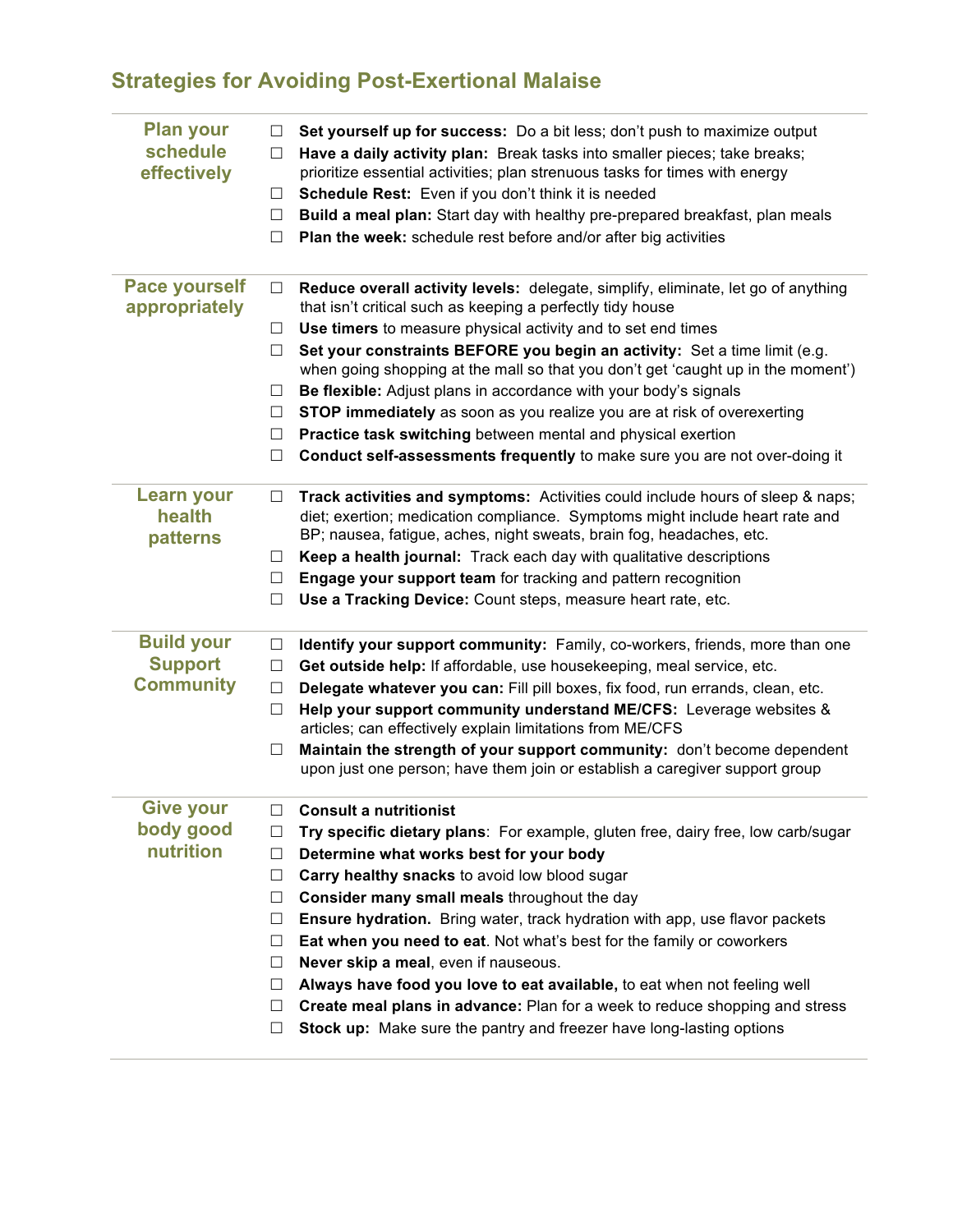| <b>Ensure</b>                       | □                                         | Know how much sleep you need and stay consistent                                                                                        |
|-------------------------------------|-------------------------------------------|-----------------------------------------------------------------------------------------------------------------------------------------|
| appropriate                         | □                                         | Don't oversleep or undersleep                                                                                                           |
| sleep                               | П                                         | Create an effective sleep environment: quiet, dark, correct temperature, etc.                                                           |
|                                     |                                           |                                                                                                                                         |
| <b>Maintain</b><br><b>Emotional</b> | □                                         | Actively treat anxiety and depression with therapy, medications, meditation,<br>or whatever works for you                               |
| <b>Health</b>                       | П                                         | Create a Mindfulness Practice with meditation, restorative yoga, breathing, or<br>visualization to relax the sympathetic nervous system |
|                                     | П                                         | Find enjoyable stimulating activities: Schedule and make time for "fun"                                                                 |
|                                     | $\Box$                                    | Participate in something that simulates your mind (without overexerting)                                                                |
|                                     | $\Box$                                    | Join or establish a support group for patients                                                                                          |
|                                     | □                                         | Live for yourself: Don't worry about what others may think or say                                                                       |
|                                     | □                                         | Let stresses go to reduce your emotional overexertion                                                                                   |
|                                     | П                                         | Be optimistic: Treat each day as an opportunity to take another step forward.                                                           |
|                                     | $\Box$                                    | Be kind to yourself: sometimes crashes happen involuntarily or unknowingly                                                              |
|                                     |                                           | and accept that this is not your fault                                                                                                  |
| <b>Treat</b>                        | $\Box$                                    | Identify other medical afflictions that impact ability to recover from ME / CFS                                                         |
| other medical<br>conditions         | □                                         | Actively treat other afflictions such as sleep disorders, hormone driven<br>disorders, POTS, SIBO, etc.                                 |
|                                     | □                                         | Manage pain with medications and mindfulness or visualization practice                                                                  |
| <b>Other</b><br><b>Strategies</b>   | $\Box$<br>$\Box$<br>□<br>$\Box$<br>$\Box$ |                                                                                                                                         |
|                                     |                                           |                                                                                                                                         |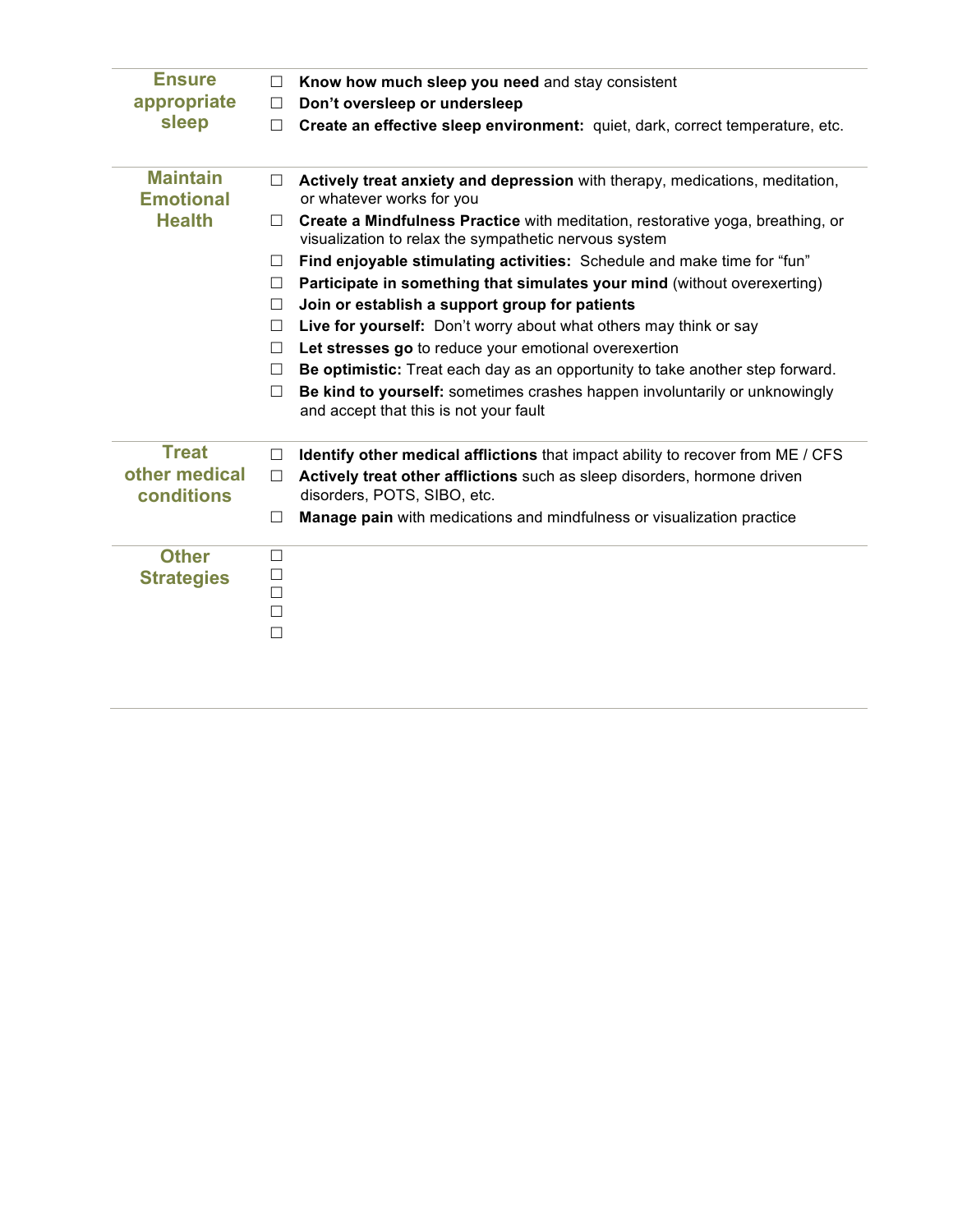| <b>My Causes of</b><br><b>Post-Exertional Malaise</b>             | <b>My Barriers to Avoiding</b><br><b>Post-Exertional Malaise</b>                        | <b>My Strategies</b>                                                                                                                        |
|-------------------------------------------------------------------|-----------------------------------------------------------------------------------------|---------------------------------------------------------------------------------------------------------------------------------------------|
| Doing too much in a day:<br>driving, shopping, work,<br>childcare | I don't have the support and<br>understanding of family                                 | • Send educational course<br>information to family<br>members<br>• Ask family members to help<br>build and support a daily<br>activity plan |
| <b>Menstrual Cycle</b>                                            | Comes every month                                                                       | • Plan a day of rest on the<br>calendar when period<br>anticipated to start.<br>• Proactively take pain<br>medication.                      |
| Attend social event                                               | Want to keep up with friends.<br>Need for social interaction to<br>be happy             | • Set time aside to rest before<br>event and the next day<br>• Go to party but don't stay too<br>late                                       |
| Eating too many<br>carbohydrates                                  | I love sugar. It's too much<br>work to prepare healthy food                             | • Ask for help with meal prep.<br>• Make healthy freezable<br>option ahead of time.<br>• Do NOT stock un-nutritious<br>food in the house    |
| Dehydration; low<br>minerals/electrolytes                         | I don't like the taste of the<br>water at work. I get distracted<br>and forget to drink | • Download app on phone to<br>track ounces consumed<br>• Purchase water flavor<br>packets to bring to work                                  |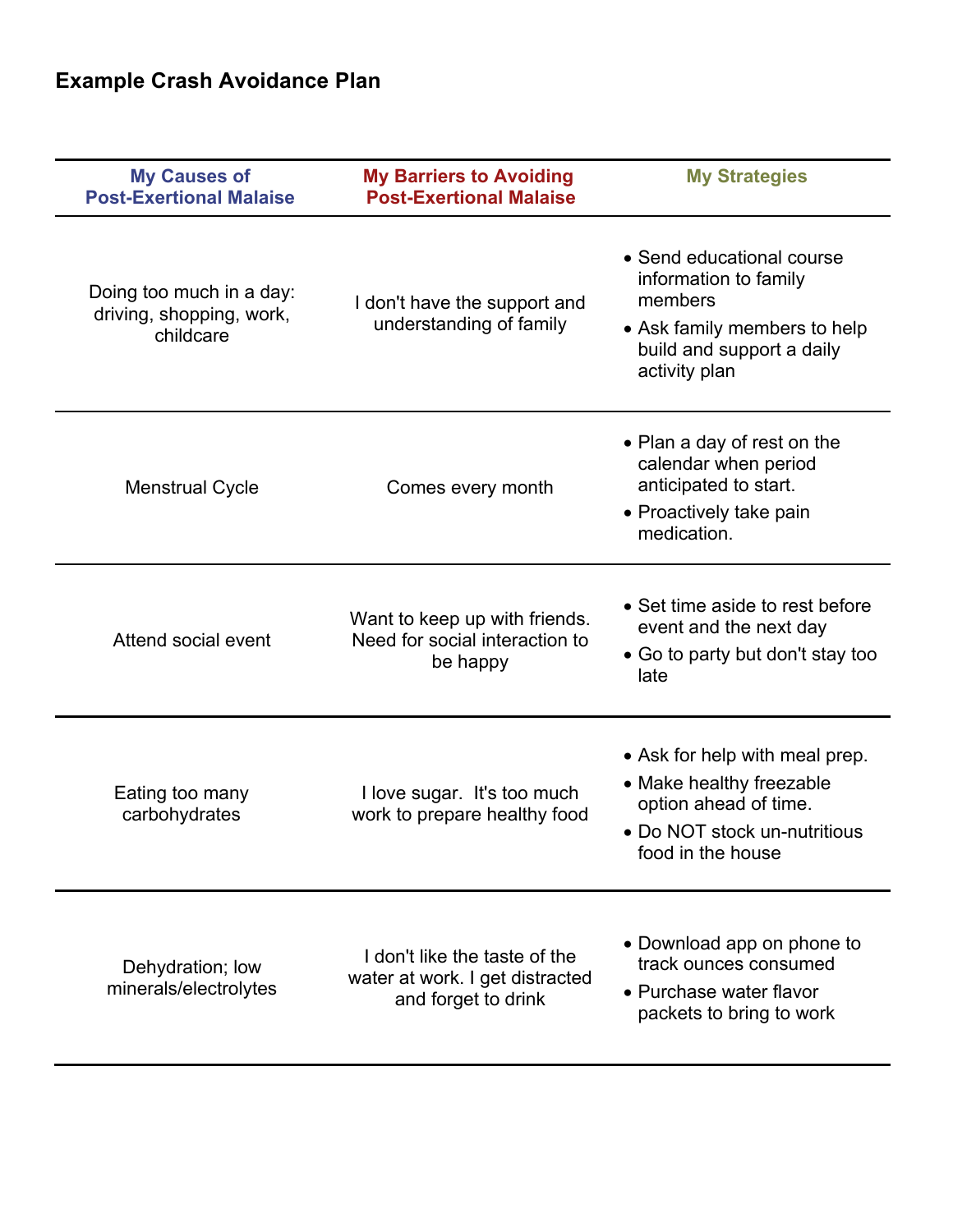|--|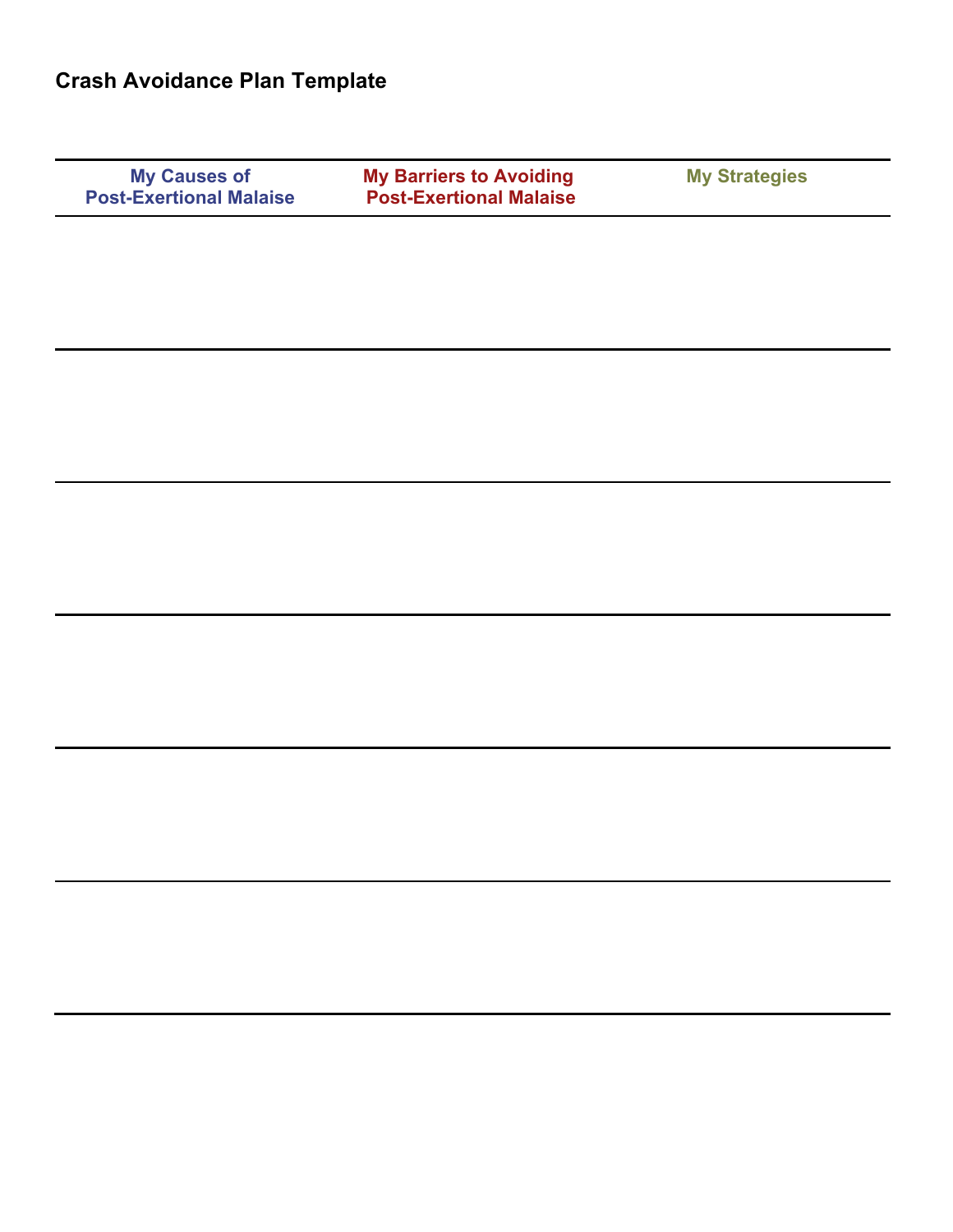### **Activity and Symptom Tracking**

Patients find it challenging to avoid crashes as they can be caused by many reasons and patients face a broad set of barriers to avoiding crashes. Those who track their activities and symptoms find it easier to determine what might be causing crashes and which strategies help reduce their crashes.

The Pilot Study will test the attached weekly tracking sheet for ease of use and effectiveness. Each day, patients are asked to measure their activity level and symptoms. It is best if patients complete each row of the worksheet, however if this is not possible the minimum required information is the Overall Activity Level and the Overall Symptom Score. These rows are highlighted in color.

Worksheet Definitions:

- Physical, Mental, and Emotional Activity Level Scores
	- $\circ$  The three major drivers of activity (physical, mental, and emotional) are rated separately
	- $\circ$  Rated on a scale of 0-10. A "0" represents a very low or negligible amount of activity. A "10" represents a level of activity that the patient undertook when fully healthy.
- Overall Activity Level Score (REQUIRED)
	- $\circ$  This is a required entry and represents the composite score for the day incorporating all aspects of activity (physical, mental and emotional)
- Not refreshing sleep
	- $\circ$  Simple yes or no response pertaining to the night of sleep the evening prior
- Major Symptoms
	- $\circ$  Four of the most common symptoms have been called out specifically: fatigue, pain, nausea or GI issues, and brain fog. A fifth category of "Other" has been included so that patients can track a symptom that's important to them (e.g. anxiety, dizziness, heart rate)
	- $\circ$  Symptoms should be rated on a scale of 0-10. A "0" should represent no evidence of that symptom. A "10" represents the worst level that the patient has experienced for this symptom. This is modeled after the pain scale shown below:



- o Symptoms should be measured morning, mid-day, and evening
- Overall Symptom Score (REQUIRED)
	- o Overall assessment of ME/CFS symptoms using a 0-10 scale with "0" representing no symptoms and "10" representing the worst set of ME/CFS symptoms experienced.
	- o This should be measured morning, mid-day and evening
- Crash
	- $\circ$  A crash refers to a significant set-back in ability to perform daily functions. It represents a temporary worsening of symptoms. Simple yes or no response.
- **Comments** 
	- o Just a few words to serve as a reminder of what the day entailed. For example, "Shopping for 3 hours". It's not intended to be exhaustive but a simple descriptor.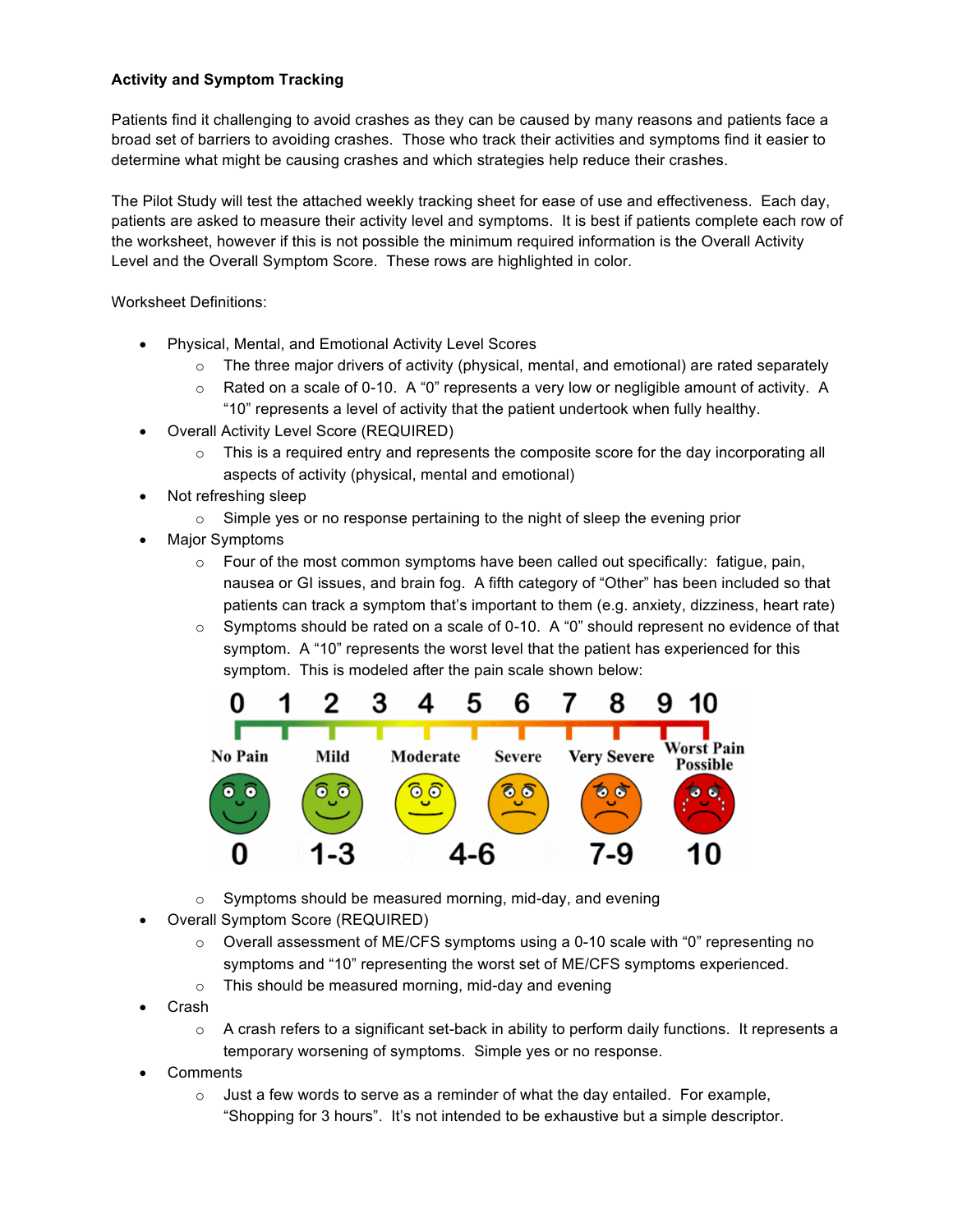| . .<br>× |  |
|----------|--|

|                               | <b>Desc</b>           | Mon | <b>Tues</b> | <b>Wed</b> | <b>Thurs</b> | Fri | <b>Sat</b> | Sun |
|-------------------------------|-----------------------|-----|-------------|------------|--------------|-----|------------|-----|
| Physical<br>Activity          | $0 - 10$              |     |             |            |              |     |            |     |
| Mental<br>Activity            | $0 - 10$              |     |             |            |              |     |            |     |
| Emotional<br>Activity         | $0 - 10$              |     |             |            |              |     |            |     |
| Overall<br>Activity           | $0 - 10$              |     |             |            |              |     |            |     |
| Unrefreshing<br>Sleep         | Yes or<br>No          |     |             |            |              |     |            |     |
| Fatigue                       | $0 - 10$<br>AM/Mid/PM |     |             |            |              |     |            |     |
| Pain                          | $0 - 10$<br>AM/Mid/PM |     |             |            |              |     |            |     |
| Nausea or<br><b>GI</b> issues | $0 - 10$<br>AM/Mid/PM |     |             |            |              |     |            |     |
| <b>Brain Fog</b>              | $0 - 10$<br>AM/Mid/PM |     |             |            |              |     |            |     |
| Other:                        | $0 - 10$<br>AM/Mid/PM |     |             |            |              |     |            |     |
| Overall<br>Symptom            | $0 - 10$<br>AM/Mid/PM |     |             |            |              |     |            |     |
| Crash                         | Yes or<br>No          |     |             |            |              |     |            |     |
| Comments                      | Open<br>Text          |     |             |            |              |     |            |     |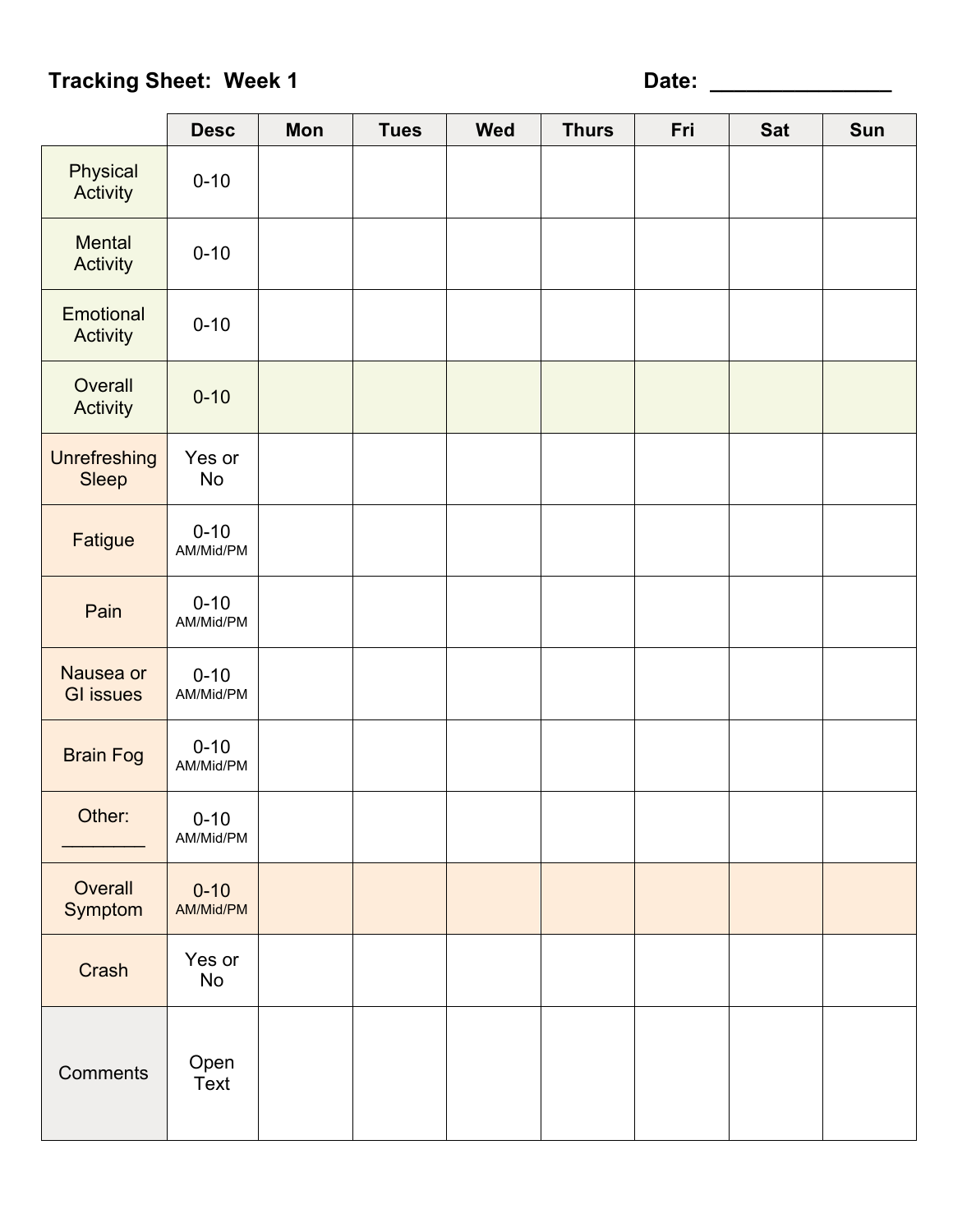| . .<br>۰ | ۰ |
|----------|---|

|                               | <b>Desc</b>           | Mon | <b>Tues</b> | <b>Wed</b> | <b>Thurs</b> | Fri | <b>Sat</b> | Sun |
|-------------------------------|-----------------------|-----|-------------|------------|--------------|-----|------------|-----|
| Physical<br>Activity          | $0 - 10$              |     |             |            |              |     |            |     |
| Mental<br>Activity            | $0 - 10$              |     |             |            |              |     |            |     |
| Emotional<br>Activity         | $0 - 10$              |     |             |            |              |     |            |     |
| Overall<br>Activity           | $0 - 10$              |     |             |            |              |     |            |     |
| <b>Unrefreshing</b><br>Sleep  | Yes or<br><b>No</b>   |     |             |            |              |     |            |     |
| Fatigue                       | $0 - 10$<br>AM/Mid/PM |     |             |            |              |     |            |     |
| Pain                          | $0 - 10$<br>AM/Mid/PM |     |             |            |              |     |            |     |
| Nausea or<br><b>GI</b> issues | $0 - 10$<br>AM/Mid/PM |     |             |            |              |     |            |     |
| <b>Brain Fog</b>              | $0 - 10$<br>AM/Mid/PM |     |             |            |              |     |            |     |
| Other:                        | $0 - 10$<br>AM/Mid/PM |     |             |            |              |     |            |     |
| Overall<br>Symptom            | $0 - 10$<br>AM/Mid/PM |     |             |            |              |     |            |     |
| Crash                         | Yes or<br>No          |     |             |            |              |     |            |     |
| Comments                      | Open<br>Text          |     |             |            |              |     |            |     |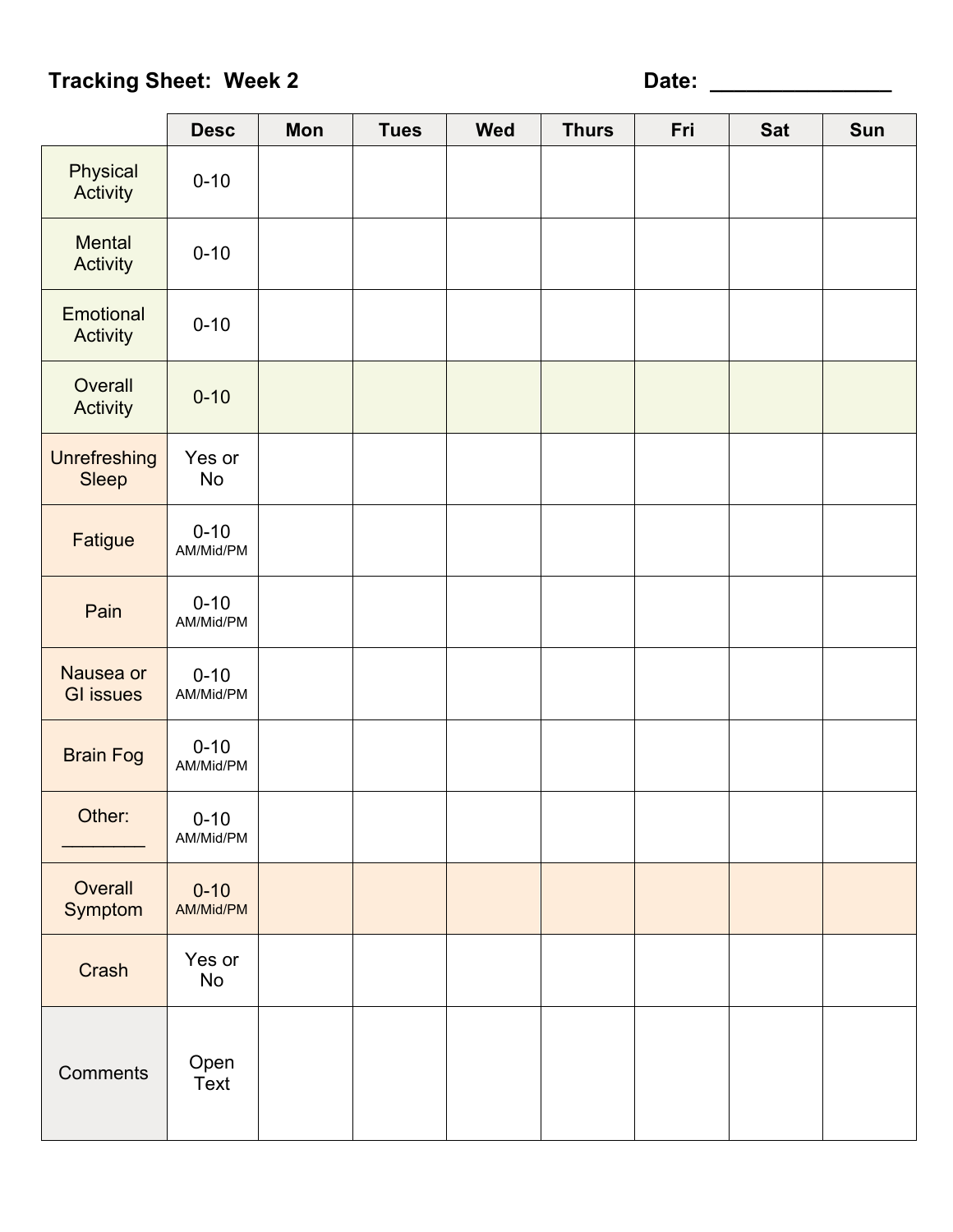| w<br>٧<br>۰, | ī |
|--------------|---|

|                               | <b>Desc</b>           | Mon | <b>Tues</b> | <b>Wed</b> | <b>Thurs</b> | Fri | <b>Sat</b> | Sun |
|-------------------------------|-----------------------|-----|-------------|------------|--------------|-----|------------|-----|
| Physical<br>Activity          | $0 - 10$              |     |             |            |              |     |            |     |
| Mental<br>Activity            | $0 - 10$              |     |             |            |              |     |            |     |
| Emotional<br>Activity         | $0 - 10$              |     |             |            |              |     |            |     |
| Overall<br>Activity           | $0 - 10$              |     |             |            |              |     |            |     |
| <b>Unrefreshing</b><br>Sleep  | Yes or<br><b>No</b>   |     |             |            |              |     |            |     |
| Fatigue                       | $0 - 10$<br>AM/Mid/PM |     |             |            |              |     |            |     |
| Pain                          | $0 - 10$<br>AM/Mid/PM |     |             |            |              |     |            |     |
| Nausea or<br><b>GI</b> issues | $0 - 10$<br>AM/Mid/PM |     |             |            |              |     |            |     |
| <b>Brain Fog</b>              | $0 - 10$<br>AM/Mid/PM |     |             |            |              |     |            |     |
| Other:                        | $0 - 10$<br>AM/Mid/PM |     |             |            |              |     |            |     |
| Overall<br>Symptom            | $0 - 10$<br>AM/Mid/PM |     |             |            |              |     |            |     |
| Crash                         | Yes or<br>No          |     |             |            |              |     |            |     |
| Comments                      | Open<br>Text          |     |             |            |              |     |            |     |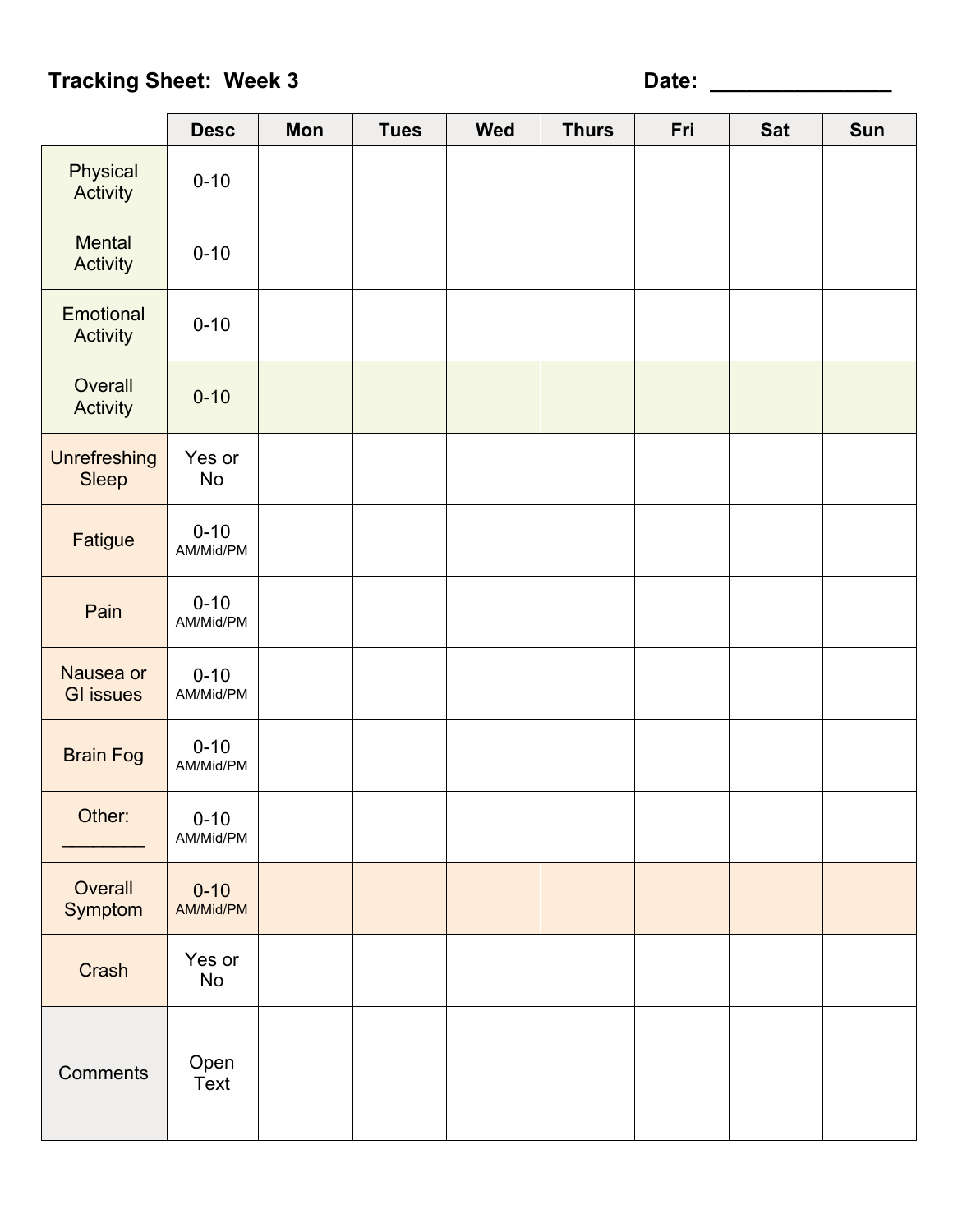| . .<br>۰ | ۰ |
|----------|---|

|                               | <b>Desc</b>           | Mon | <b>Tues</b> | <b>Wed</b> | <b>Thurs</b> | Fri | <b>Sat</b> | Sun |
|-------------------------------|-----------------------|-----|-------------|------------|--------------|-----|------------|-----|
| Physical<br>Activity          | $0 - 10$              |     |             |            |              |     |            |     |
| Mental<br>Activity            | $0 - 10$              |     |             |            |              |     |            |     |
| Emotional<br>Activity         | $0 - 10$              |     |             |            |              |     |            |     |
| Overall<br>Activity           | $0 - 10$              |     |             |            |              |     |            |     |
| <b>Unrefreshing</b><br>Sleep  | Yes or<br><b>No</b>   |     |             |            |              |     |            |     |
| Fatigue                       | $0 - 10$<br>AM/Mid/PM |     |             |            |              |     |            |     |
| Pain                          | $0 - 10$<br>AM/Mid/PM |     |             |            |              |     |            |     |
| Nausea or<br><b>GI</b> issues | $0 - 10$<br>AM/Mid/PM |     |             |            |              |     |            |     |
| <b>Brain Fog</b>              | $0 - 10$<br>AM/Mid/PM |     |             |            |              |     |            |     |
| Other:                        | $0 - 10$<br>AM/Mid/PM |     |             |            |              |     |            |     |
| Overall<br>Symptom            | $0 - 10$<br>AM/Mid/PM |     |             |            |              |     |            |     |
| Crash                         | Yes or<br>No          |     |             |            |              |     |            |     |
| Comments                      | Open<br>Text          |     |             |            |              |     |            |     |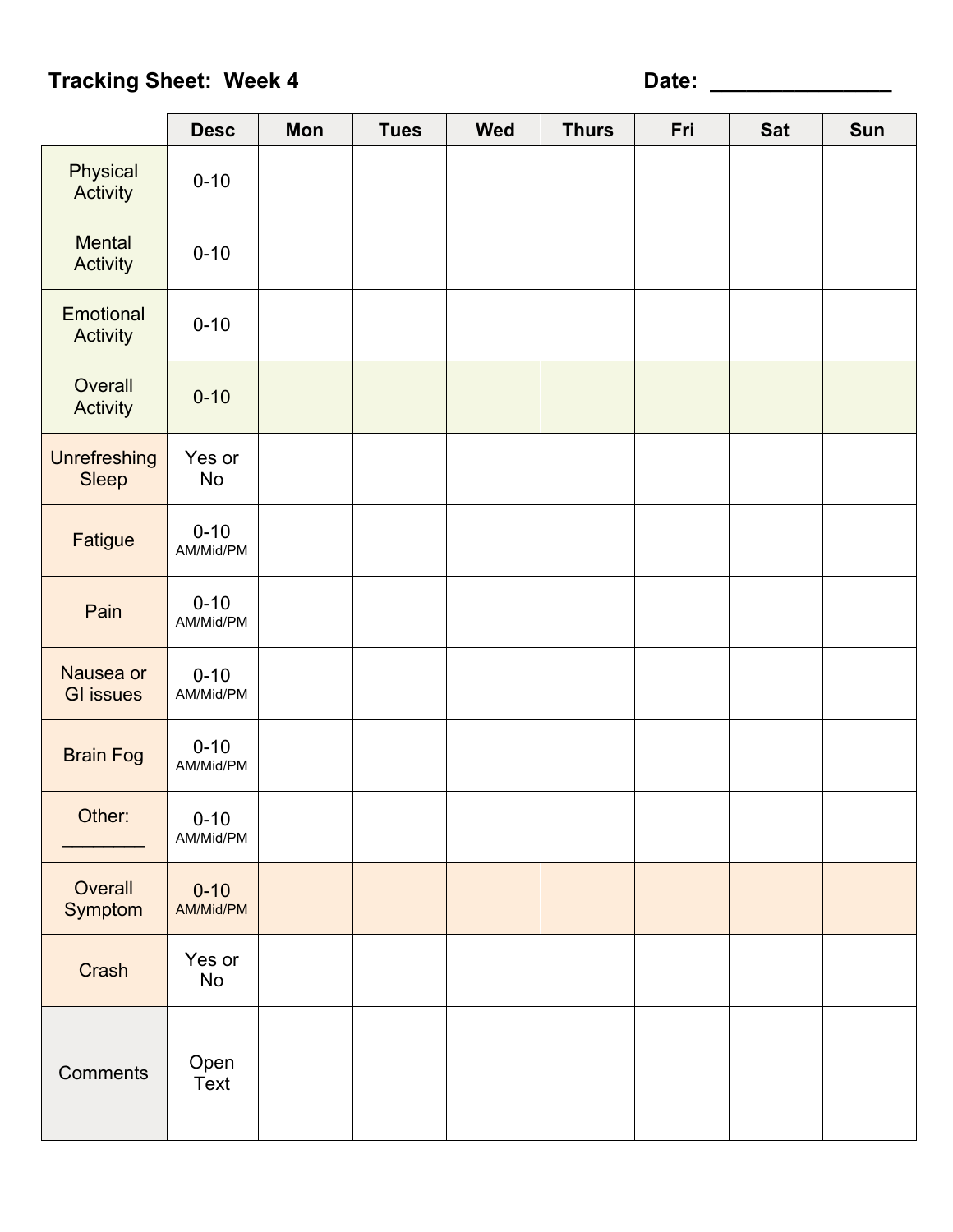### APPENDIX: CASE STUDIES

To illustrate how patients have used the above framework, we will offer a few stories from real patients (names have been disguised). The stories are simplified, but they do describe how knowing your specific causes and barriers will help you build a successful post-exertional malaise avoidance plan.

### **A story about knowing your causes and asserting your limits**

Maria is a teenager living with ME / CFS. She tends to have two main causes of post-exertional malaise:

Physical over-exertion: Like any teenager, Maria enjoys having fun with her family and friends. She is a big sports fan, particularly Stanford football. One of her recent instances of post-exertional malaise occurred when she took friends to the Stanford football game. It was a beautiful evening; the game was fun and the group of friends were having a fantastic time. Maria felt great that night, but she stayed too late. The next morning, she felt awful.

Emotional over-exertion: Maria works at a pool teaching children to swim. Her ME / CFS makes it difficult for her to wake up before 11:00 am. She loves her job and it is doable because she only works in 1-2 hour increments. The other week, the pool had a big event that needed workers starting at 8:00 am. Maria's boss said she really needed her, so Maria agreed to 8:00 am. Her parents were concerned. This put Maria in a difficult spot. Would she let down her boss or her parents? The worry caused her to not sleep which not only caused her to miss work but also caused post-exertional malaise.

As Maria reviewed her history, she realized that she allowed the fun of the group or the importance of work supersede her health needs. She realized that she can take stronger control over her activities and do a better job of setting her limits in advance. She's working with her employer, her friends and her family to communicate better about her limits and is finding that they are all quite supportive.

#### **A story about knowing your barriers and building a plan to overcome them**

Toshi is an adult living with ME / CFS. His baseline level of performance is relatively high. He can work part-time and his financial situation is such that he can afford his current standard of living. He struggles with post-exertional malaise and faces two barriers.

No Signal of PEM: Toshi doesn't typically know what causes his post-exertional malaise. Maybe it was staying up too late? Or maybe it was working more hours than usual … but he has worked hours like that previously. Or it could have been that he drank three glasses of wine. While he knows the broad set of causes, he rarely knows specifics … or how to avoid them.

Lack of a Support Team: Toshi is functional enough that he doesn't appear to need help, although he does. He isn't tracking his activities and symptoms, and there is no one who is also watching to help him understand how to avoid post-exertional malaise or to help him avoid poor nutrition.

While Toshi is fortunate to be as functional as he is, his barriers are the lack of visibility into his PEM and the lack of a support team to help him get better. He asked his girlfriend for help in tracking his activities and symptoms so they could work together to understand his causes of PEM. Interestingly, by looking at his experience for a full week before a downturn they found that his PEM triggers are not usually caused by activities the day before but typically by what he does 3-5 days in advance.